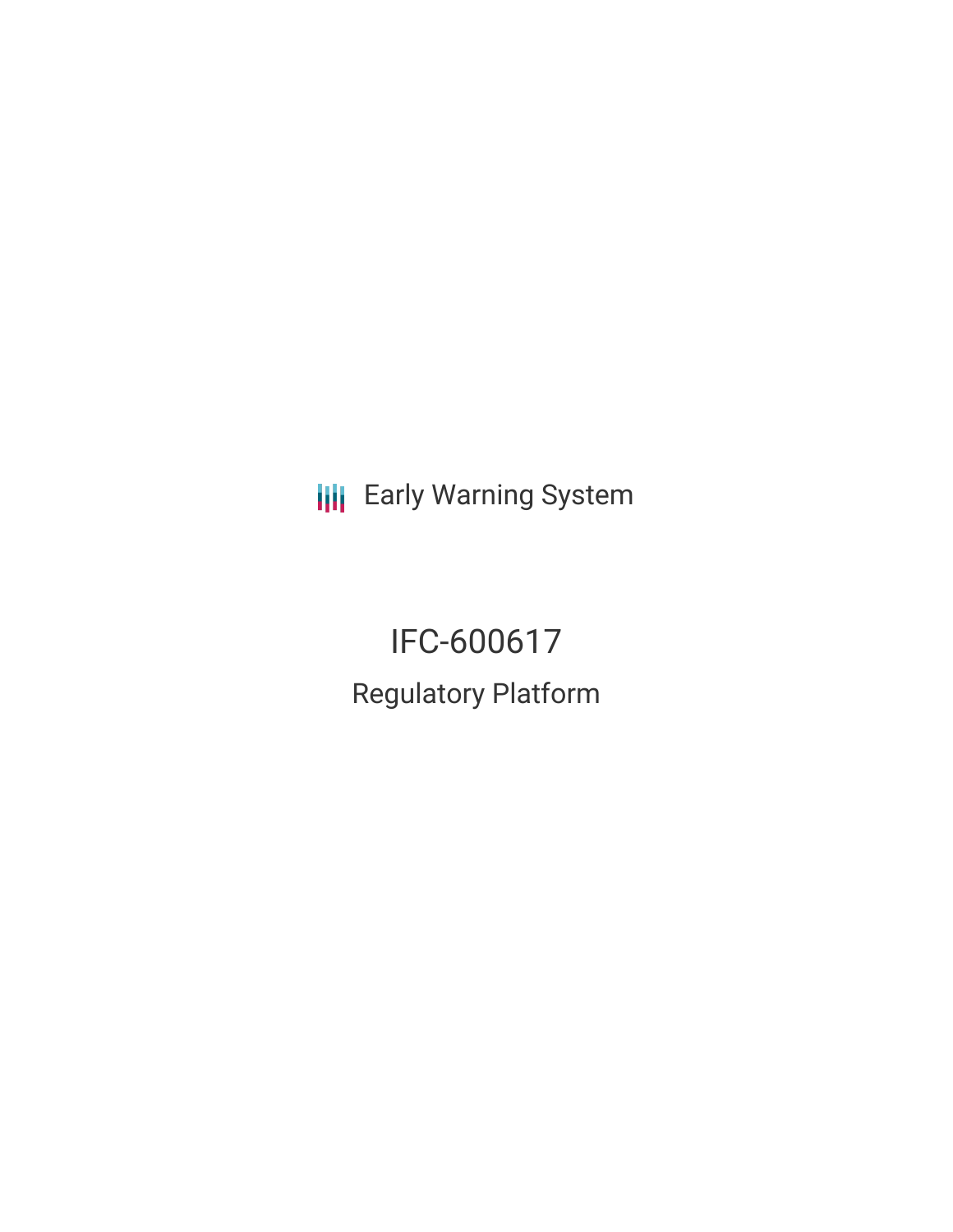

# **Quick Facts**

| <b>Financial Institutions</b>  | International Finance Corporation (IFC) |
|--------------------------------|-----------------------------------------|
| <b>Status</b>                  | Hold                                    |
| <b>Bank Risk Rating</b>        |                                         |
| <b>Voting Date</b>             | 2015-03-27                              |
| <b>Sectors</b>                 | Finance, Law and Government             |
| <b>Investment Type(s)</b>      | Grant                                   |
| <b>Investment Amount (USD)</b> | $$0.85$ million                         |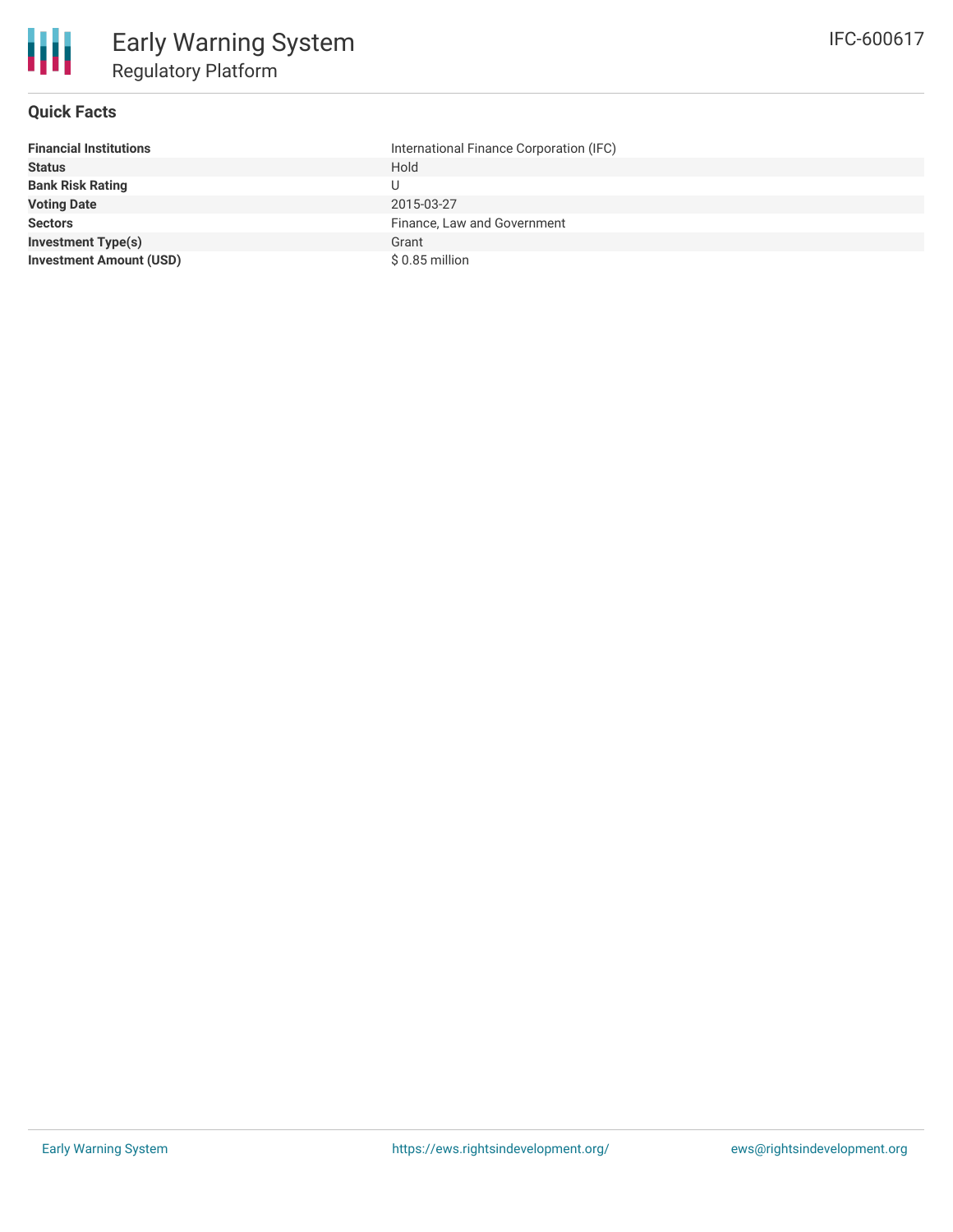# **Project Description**

This project finances support for the Government to build a legal and regulatory platform that encourages the creation and growth of small and medium-sized enterprises, deepen economy wide reforms, and address sector specific constraints to investment generation and job creation. This includes a robust program that will support the decentralization of business startup registration, address licensing-specific constraints, further strengthen the construction sector by streamlining the permitting process, and introduce a dispute settlement mechanism to enable greater access to commercial justice.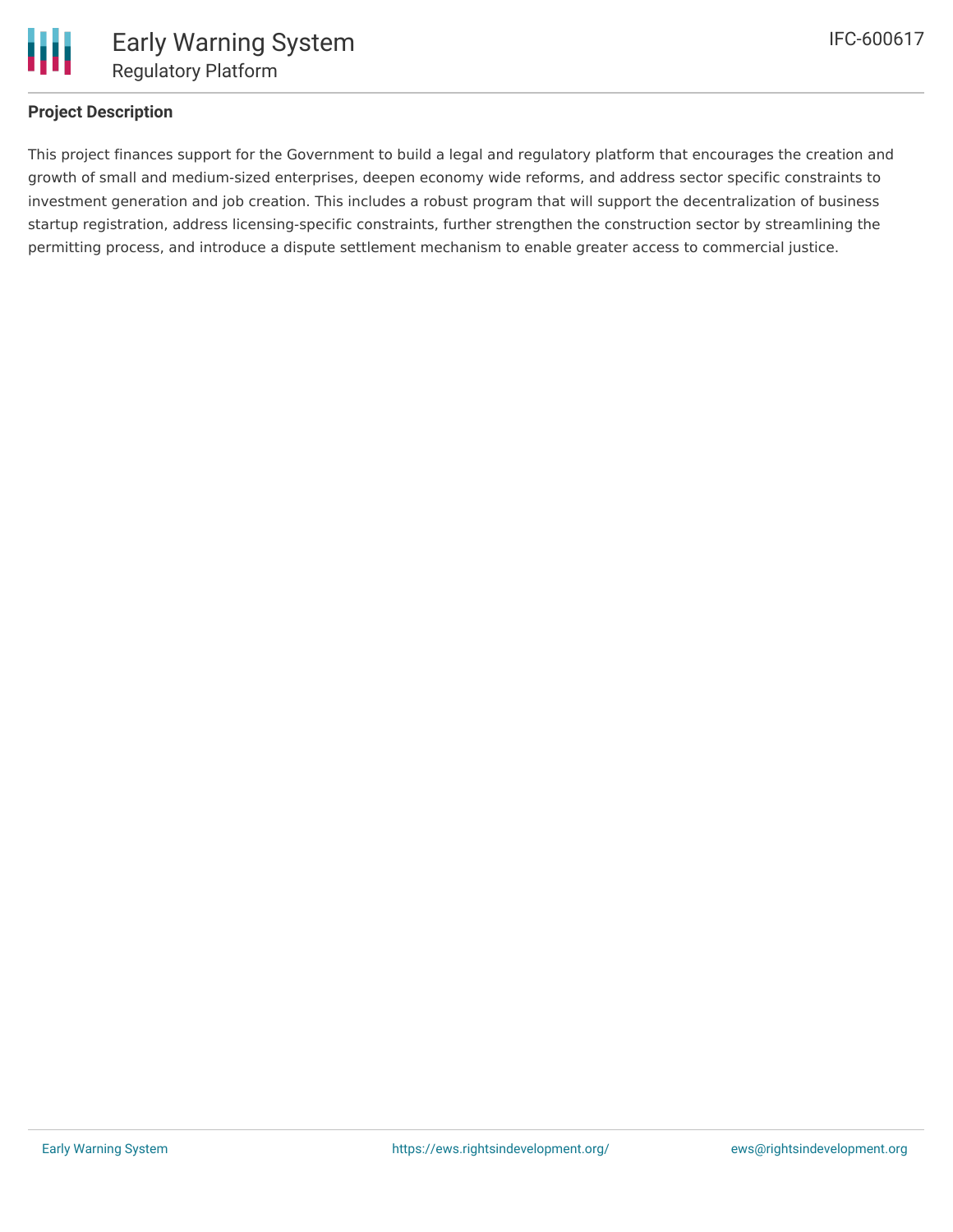### **Investment Description**

• International Finance Corporation (IFC)